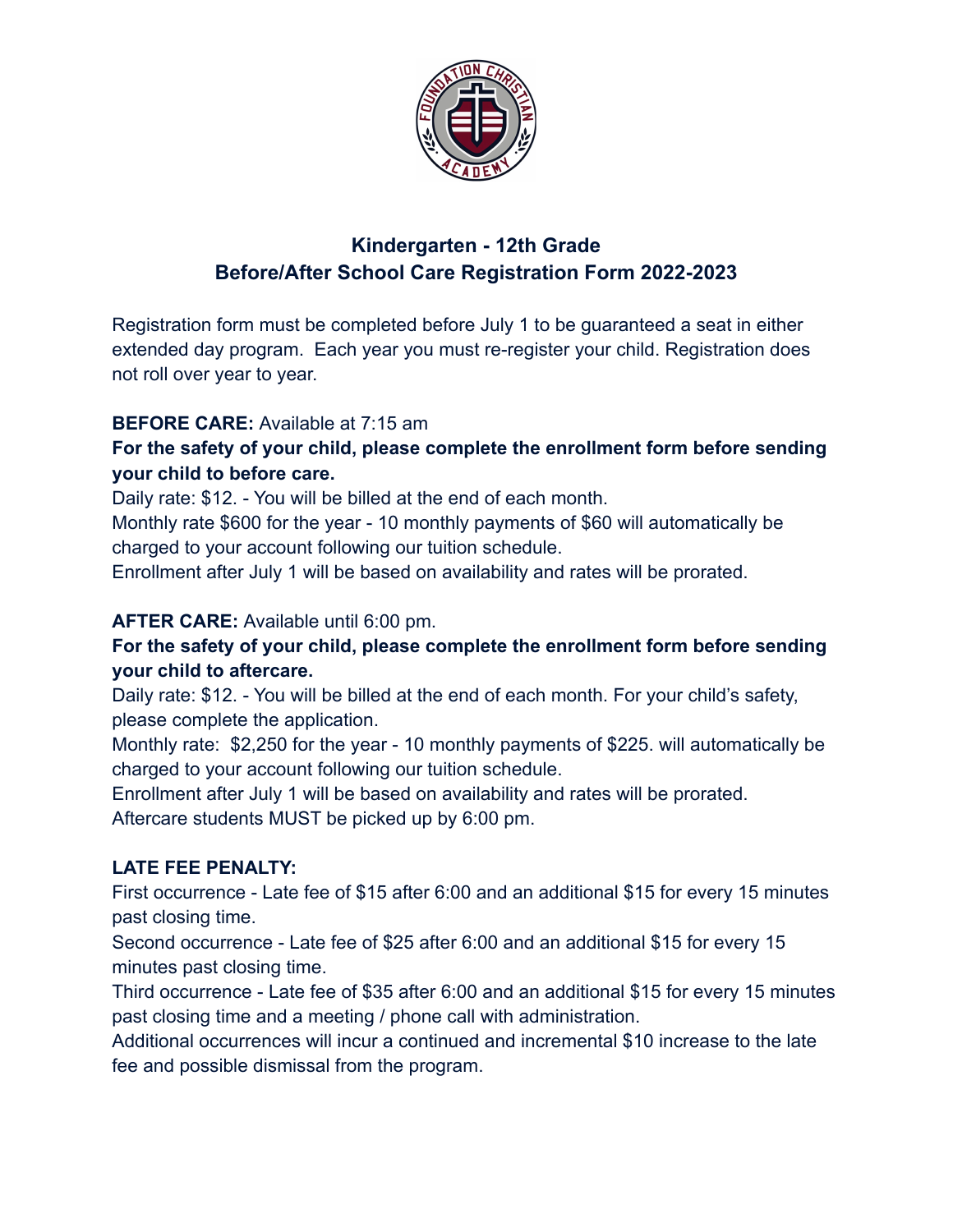

**SIBLING BEFORE CARE:** Available at 7:30 am. Allows you to drop off your preschool through 5th grade students when you drop off your middle or high school students. A nominal fee of \$75 per child/ \$150 max per family for the entire year should be paid with the aftercare registration form.

**SIBLING AFTER CARE:** Available for parents who have students in different grade levels with different dismissal times that prefer to do only one pick up time. A nominal fee of \$75 per child/ \$150 max per family for the entire year should be paid with the registration form. (This is not available for half day preschool classes)

**BOTH BEFORE AND AFTER SIBLING CARE:** Families that require both services for the same siblings will be charged \$125 per year per child/ \$250 max.

Sibling care is not prorated. The annual fee is charged in full the first day of the student attending.

ALL students MUST be picked up by someone identified on the student's registration form. Any person unknown to us will be asked to provide identification for verification.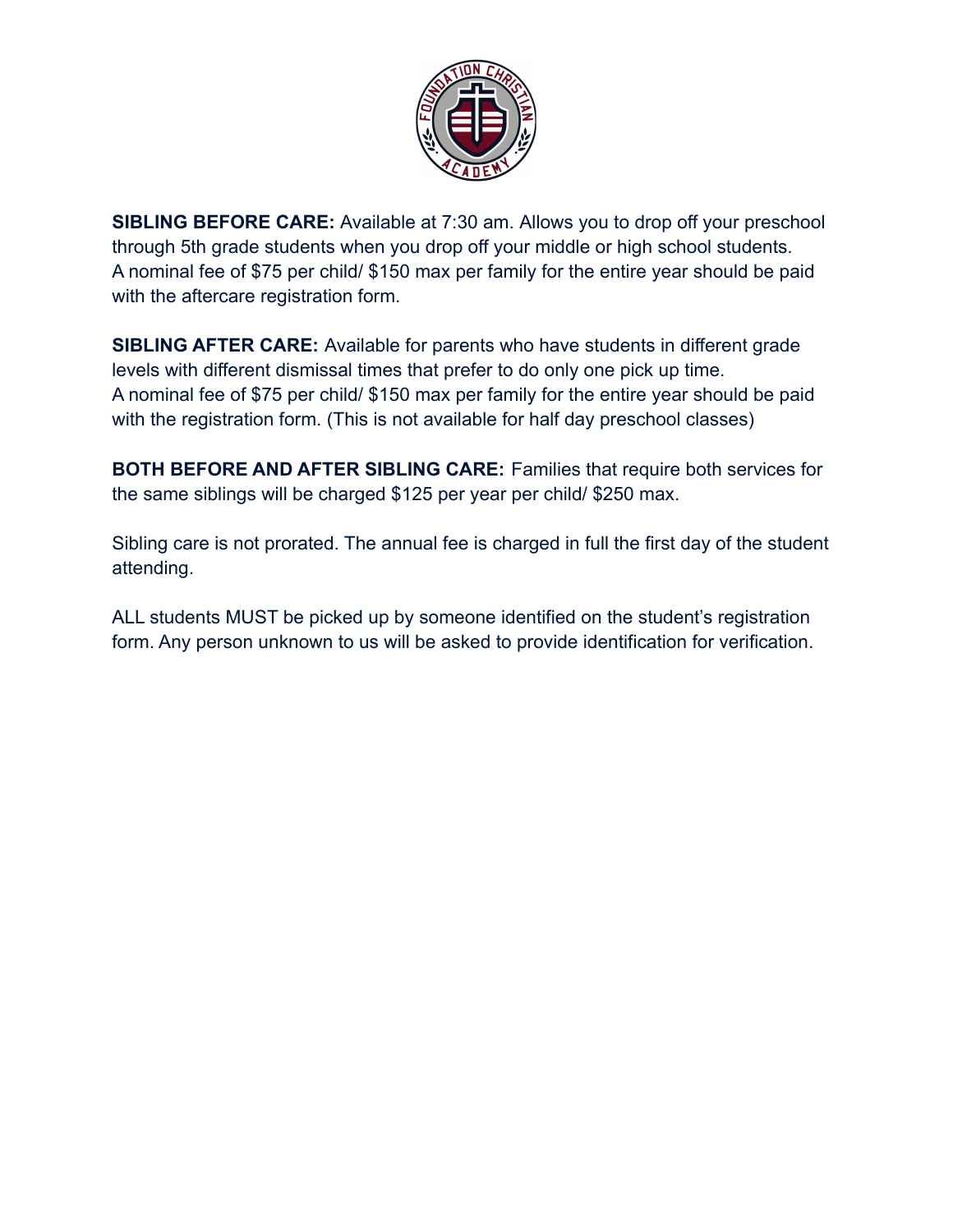

# **Kindergarten-12th Grade Before/After School Care Registration Form 2022-2023**

### **BEFORE AND AFTER SCHOOL CARE:**

| After school care / Approximate pick up time: |                                                              |  |  |  |  |
|-----------------------------------------------|--------------------------------------------------------------|--|--|--|--|
|                                               | Grade: Student's Last Name: First Name: First Name:          |  |  |  |  |
|                                               |                                                              |  |  |  |  |
|                                               |                                                              |  |  |  |  |
|                                               | Grade: Student's Last Name: First Name: Student's Last Name: |  |  |  |  |

#### **SIBLING CARE:**

Sibling before school care: I will be dropping off my elementary student between 7:30-7:45 along with my MS/HS student.

| Elementary Student(s): |  |
|------------------------|--|
| MS/HS Student(s):      |  |

Sibling after care: I will be picking up my middle school student when I pick up my elementary students.

| MS Student(s):         |  |
|------------------------|--|
| Elementary Student(s): |  |

\_\_\_Sibling after care: I will be picking up my elementary student/ MS student when I pick up my high school student.

Elementary/ MS Student(s): \_\_\_\_\_\_\_\_\_\_\_\_\_\_\_\_\_\_\_\_\_\_\_\_\_\_\_\_\_\_\_\_\_\_ HS Student(s): \_\_\_\_\_\_\_\_\_\_\_\_\_\_\_\_\_\_\_\_\_\_\_\_\_\_\_\_\_\_\_\_\_\_\_\_\_\_\_\_